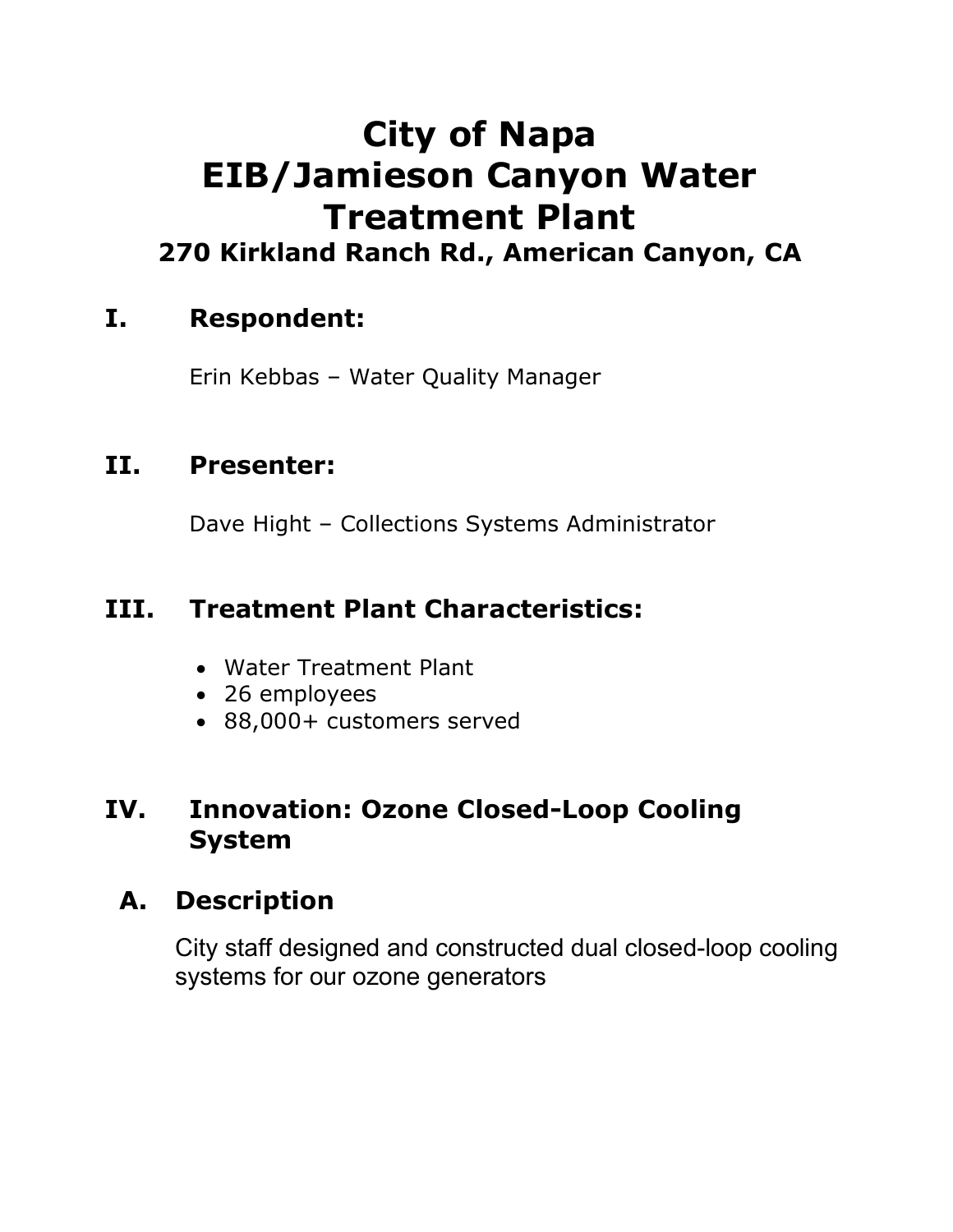# **B. Type of Innovations**

- Increased use of Information Technology
- New treatment processes
- Optimization of existing resources

## **C. Motivation for Innovations**

After years of operation and resulting critical equipment failures, it was determined by staff that the original openloop cooling system needed to be replaced with a closed-loop system.

# **D. Barriers/Challenges**

The budget allocated for the project was about half of the cost of outsourcing the design and construction of a new system. The system required was also outside of the core expertise of city staff.

# **E. Benefits**

We got a system that worked effectively as soon as it was commissioned. The project was completed entirely by city staff, well within the budget allotted. Staff has benefitted by gaining new knowledge and experience in designing and constructing a system from the ground up.